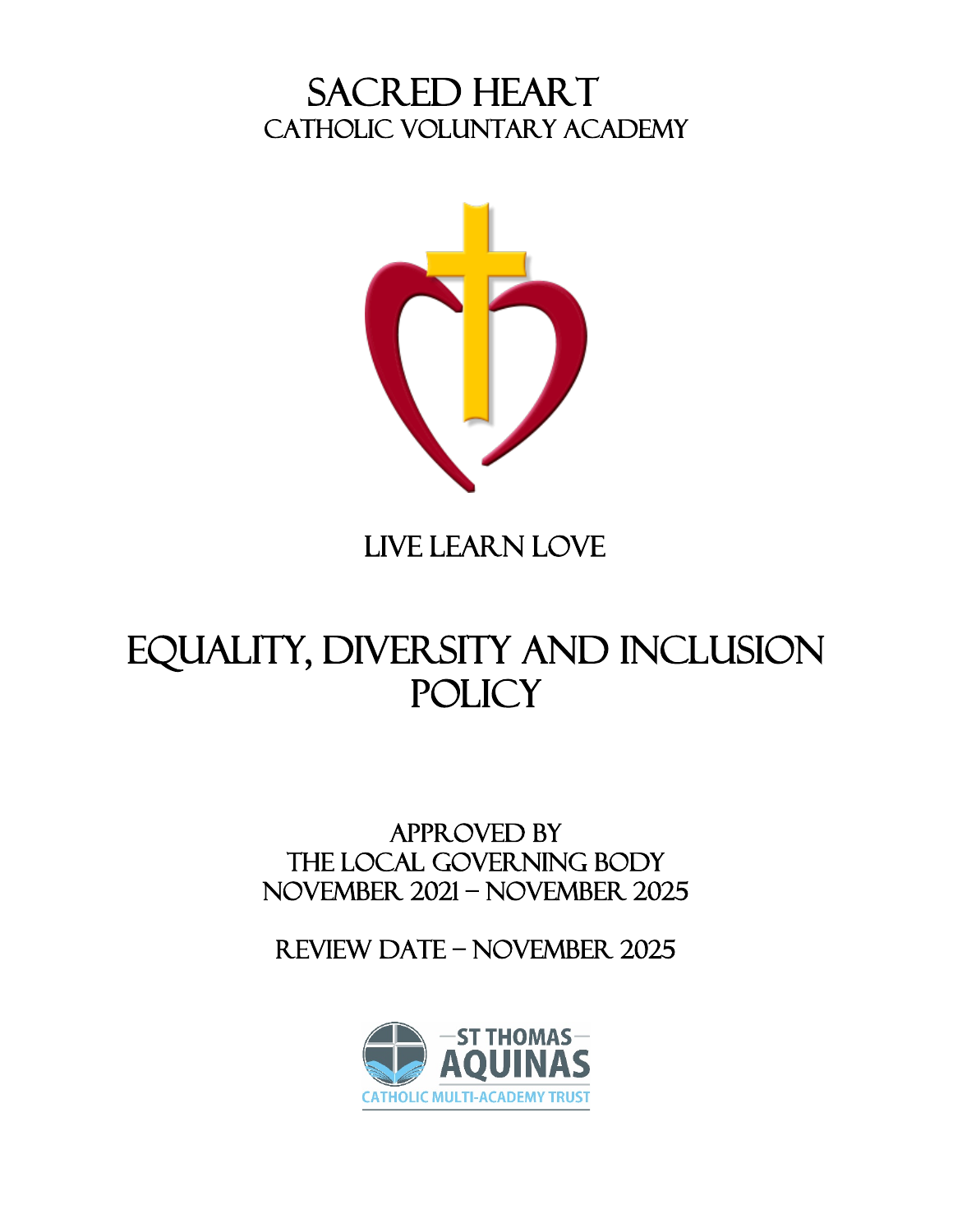# **SINGLE EQUALITIES POLICY**

#### **1. INTRODUCTION**

Sacred Heart Catholic Voluntary Academy is part of the Catholic Church; as such it is hallmarked by God's word in Holy Scripture. In the area of 'Equality', we take as our starting point the words of Saint Paul to the Romans:

*'All of us in union with Christ form one body and as part of it we belong to each other. Love each other as much as brothers and sisters should and have a profound respect for each other'.*

Every member of the Sacred Heart Catholic Voluntary Academy is regarded as of equal worth and importance, irrespective of his/her creed, culture, class, race, gender, sexuality or ability. A good education for all our pupils is possible only if equal opportunities practices are an integral feature of all aspects of the life of the school.

Equalities practices should be evident in:

- The formal curriculum (the programme of lessons);
- The informal curriculum (extra-curricular activities);
- The hidden curriculum (the ethos of the Catholic Voluntary Academy, the quality of personal relationships etc).

All members of Sacred Heart Catholic Voluntary Academy should be aware of our Single Equalities Policy; this includes pupils, teaching and non-teaching staff, governors, parents, carers and the wider community and is placed on the website.

#### **2. OBJECTIVES**

In fulfilling the legal obligations referred to by the legal framework outlined at the end of this document, we are guided by seven key principles:

- All learners and their parents/carers are of equal value;
- We recognise, respect and value difference;
- We foster positive attitudes and relationships and a shared sense of cohesion and belonging;
- We ensure policies and procedures should benefit all employees and potential employees, for example in recruitment and promotion and in continual professional development;
- We aim to reduce and remove inequalities and barriers that already exist;
- When constructing a policy, we aim to consult and involve all those groups affected by it in its design and review;
- All policies and activities should benefit society as a whole both locally and nationally fostering greater cohesion and greater participation in public life.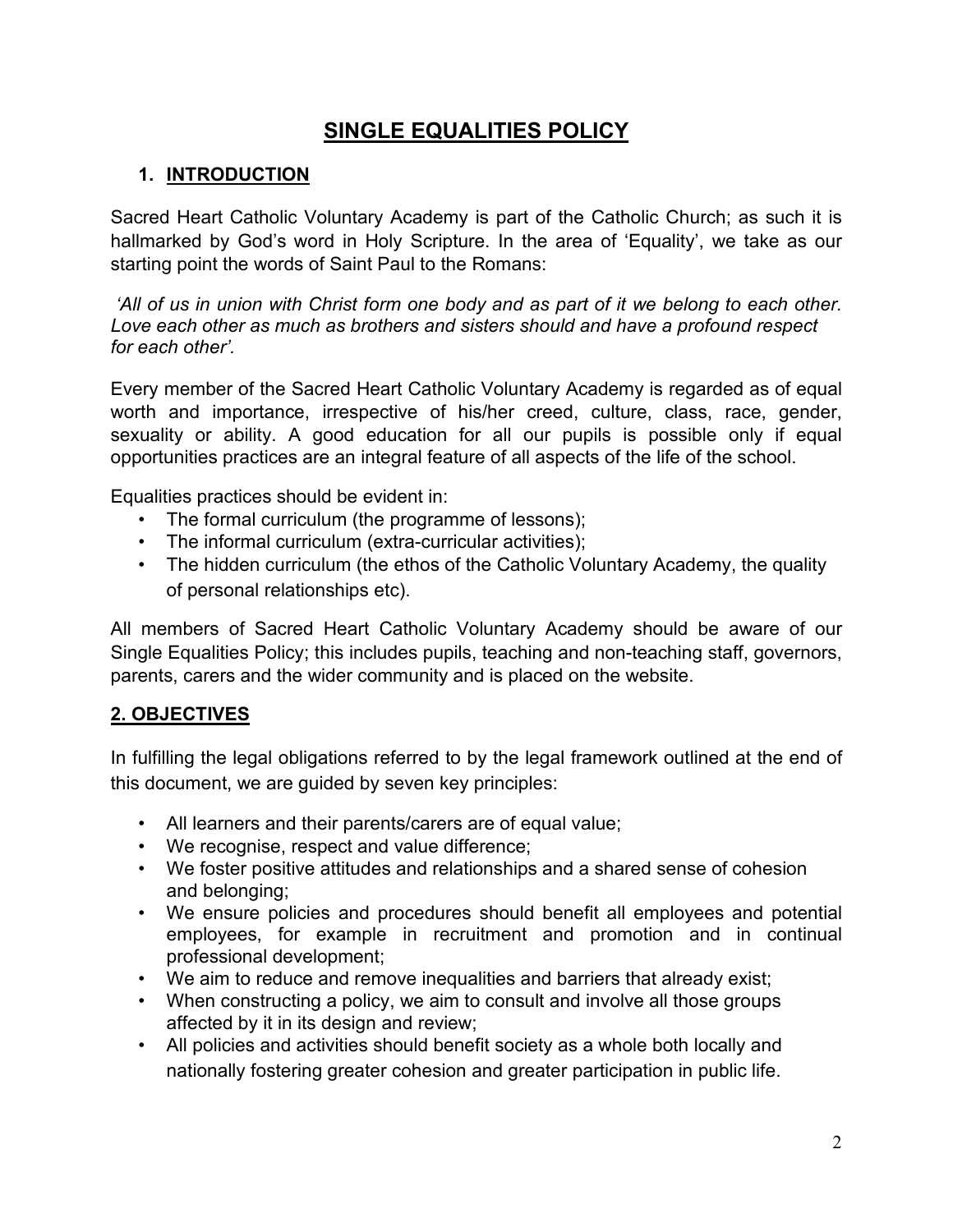#### **3. INTEGRATING THE PRINCIPLES INTO OUR KEY AREAS**

#### **3.1 Creed**

- As a Catholic academy, we acknowledge that members come from diverse backgrounds: some have no religious faith; others are committed to a greater or lesser extent to a variety of religions. We seek to promote an ethos of tolerance based on understanding of the respect for the beliefs and practices of others;
- We are happy for pupils to wear special forms of dress where these are an essential part of their religious or cultural background unless these contravene health and safety policy and practices;
- As a Catholic academy, the pastoral education of our pupils is considered of high importance. However, with regard to teaching Religious Education, we consider the role of the teacher is to encourage good moral values and kindness to others;
- We take opportunities to maximise positive impacts and minimise negative aspects of our policies by reducing and removing inequalities and barriers that may already exist between people of different religious backgrounds;
- We aim to involve people from a wide range of religious backgrounds in the design and review of policies which affect them by direct invitation to comment or posting the policy on the website and invite contribution;
- We intend that our policies and activities should benefit society as a whole, both locally and nationally, by fostering greater community cohesion and greater participation in the public life of people with a wide range of religious backgrounds;
- Treating people equally does not necessarily involve treating them the same. We need to differentiate as appropriate. We do not discriminate but as, appropriate, take into account difference in religion.

# **3.2 Culture**

- We value the history, experience and contribution of our multicultural community and seek to express this in the curriculum and within our school; all members should feel that their language or dialect is valued and that bilingualism is regarded as advantageous. We try to counter negative, patronising and stereotypical views; a prime cause of prejudice is ignorance and misunderstanding;
- We understand the need to be different without being excluded;
- Our policies, procedures and activities must not discriminate but are differentiated as appropriate to ensure that people from different cultural backgrounds and experiences of prejudice are recognised;
- Policies, procedures and activities should promote positive interaction, good relations and dialogue between groups and communities different from each other in terms of ethnicity, culture, national origin or status and an absence of prejudice related bullying and incidents;
- We take opportunities to maximise positive impacts and minimise negative aspects of our policies by reducing and removing inequalities and barriers that may already exist between people of different ethnic and cultural backgrounds;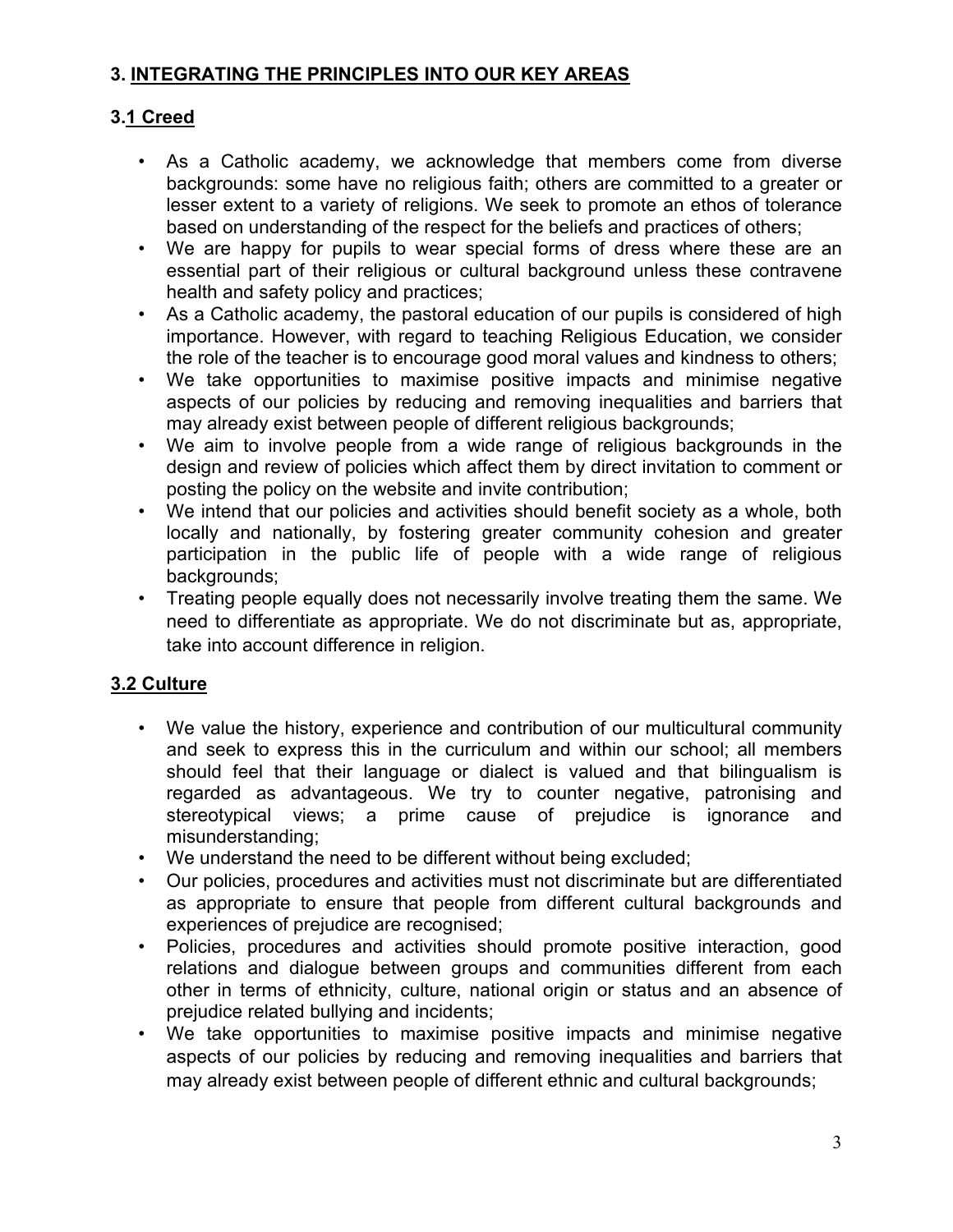- We aim to involve people from a wide range of ethnic and cultural backgrounds in the design and review of policies which affect them, by direct invitation to comment or posting the policy on the website and inviting contribution;
- We intend that our policies and activities should benefit society as a whole, both locally and nationally, by fostering greater community cohesion and greater participation in the public life of people with a wide range of ethnic and cultural backgrounds.

## **3.3 Socio-Economic Status**

- We recognise the inequalities of opportunity which exist within society for individuals and groups and are determined to take positive action to enable every individual to raise his/her self esteem, expectations and performance so as to have wider choices in life;
- We intend that our policies should benefit society as a whole, both locally and nationally by fostering greater social cohesion and greater participation in public life;
- We acknowledge that members of Sacred Heart Catholic Voluntary Academy come from diverse cultural, racial and socio-economic backgrounds and we endeavour to foster an atmosphere of mutual respect in order to help promote a society in which there is social, religious and racial harmony;
- We take opportunities to maximise positive impacts and minimise negative aspects of our policies by reducing and removing inequalities and barriers that may already exist between people of different socio-economic backgrounds;
- We aim to involve people from a wide range of socio-economic backgrounds in the design and review of policies which affect them by direct invitation to comment or posting the policy on the website and inviting contribution;
- We intend that our policies and activities should benefit society as a whole, both locally and nationally, by fostering greater community cohesion and greater participation in the public life of people with a wide range of socio-economic backgrounds;
- Treating people equally does not necessarily involve treating them the same, we need to differentiate as appropriate. We do not discriminate but as appropriate, take into account difference in life experience, outlook and background.

# **3.4 Ethnicity**

- We will not tolerate racist behaviour in any form;
- We acknowledge that members of Sacred Heart Catholic Voluntary Academy come from diverse cultural, racial and socio-economic backgrounds and we endeavour to foster an atmosphere of mutual respect in order to help promote a society in which there is social, religious and racial harmony;
- We take opportunities to maximise positive impacts and minimise negative aspects of our policies by reducing and removing inequalities and barriers that may already exist between people of different ethnic, cultural and religious backgrounds;
- We aim to involve people from a wide range of ethnic and cultural backgrounds in the design and review of policies which affect them by direct invitation to comment or posting the policy on the website and inviting contribution;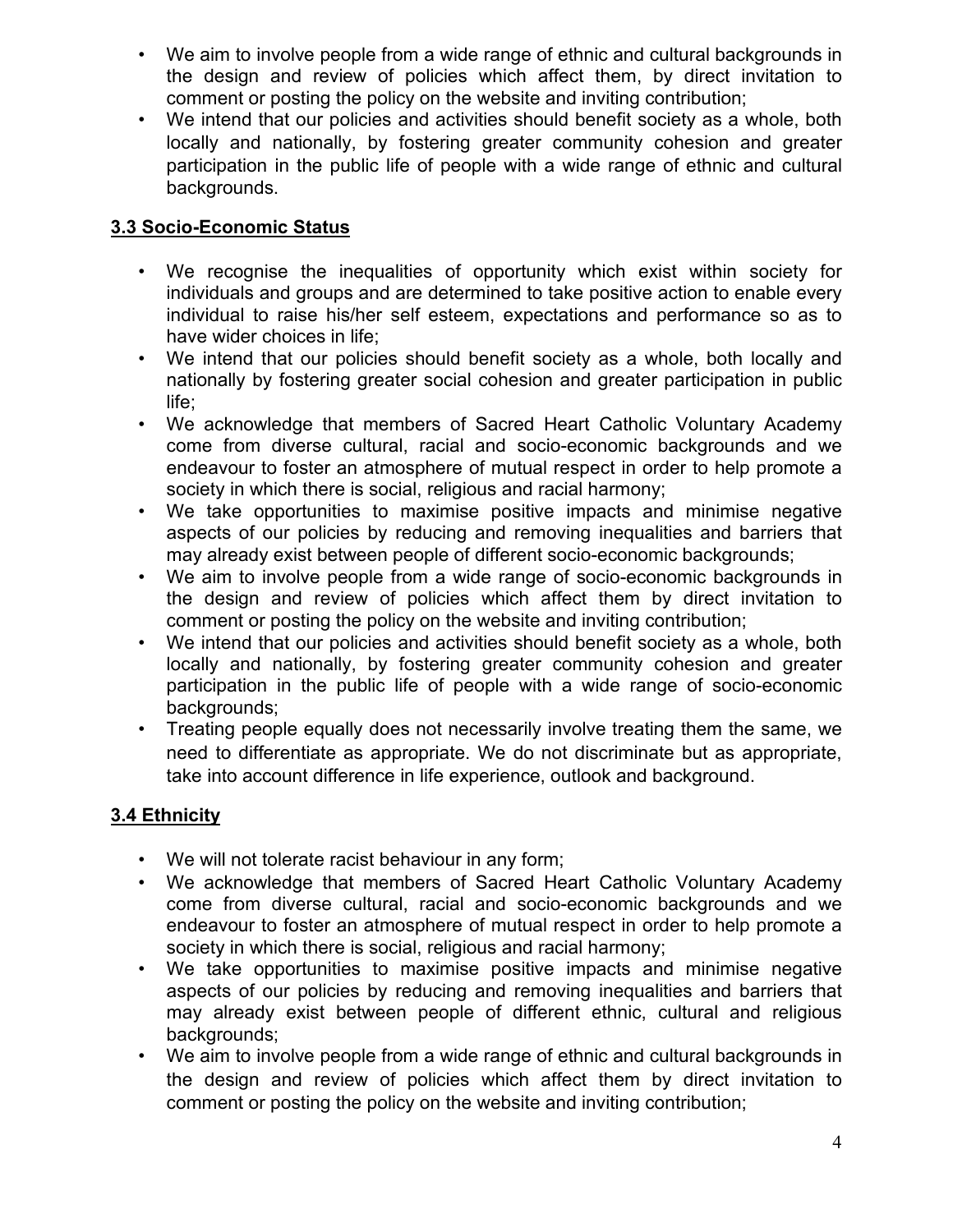- We intend that our policies and activities should benefit society as a whole, both locally and nationally, by fostering greater community cohesion and greater participation in the public life of people with a wide range of ethnic and cultural backgrounds;
- Treating people equally does not necessarily involve treating them the same, we need to differentiate as appropriate. We do not discriminate, but as appropriate, take into account difference in ethnicity so that different cultural backgrounds and experiences of prejudice are recognised.

# **3.5 Gender**

- As a Catholic academy, we accept that there are gender inequalities in our society which impose limits on expectations and behaviour, so we constantly examine our curriculum procedures and materials for gender bias or inequality;
- We encourage pupils to be aware of the rigid sex stereotypes presented by, for example, the media. We try to ensure that our resources include non-sexist books which value the achievements of both sexes equally;
- We are committed to providing a curriculum which avoids unnecessary historical gender divisions. All pupils experience subjects previously considered to be suitable for single sex;
- We try to ensure that teachers allocate their time fairly between sexes;
- We try to ensure that all pupils have opportunities working with pupils from both sexes;
- We try to ensure that we break down traditional gender stereotypes;
- We try to ensure that pupils have opportunities for examining their own preconceived ideas of gender roles;
- We try to ensure that pupils are given the opportunity to pursue less conventional subjects (e.g. food technology for boys or design technology for girls);
- We try to ensure that whenever possible, classes have equal numbers of boys and girls, unless evidence shows that this is not beneficial for learning;
- We try to avoid stereotyped assumptions about the behaviour of boys and girls as these can often influence identification and assessment procedures;
- Treating people equally does not necessarily involve treating them the same, we need to differentiate as appropriate. We do not discriminate but, as appropriate, take into account difference in gender so that the different needs of girls and boys, and women and men are recognised;
- We take opportunities to maximise positive impacts and minimise negative aspects of our policies by reducing and removing inequalities and barriers that may already exist between people of different genders;
- We aim to involve both males and females in the design and review of policies which affect them by direct invitation to comment or posting the policy on the website and invite contribution;
- We intend that our policies and activities should benefit society as a whole, both locally and nationally, by fostering greater community cohesion and greater participation in the public life of people of different genders;
- The Governing Body regularly reviews attainment levels and learning outcomes of boys and girls, monitoring the difference;
- Policies, procedures and activities should promote mutual respect between boys and girls, women and men and an absence of sexual harassment.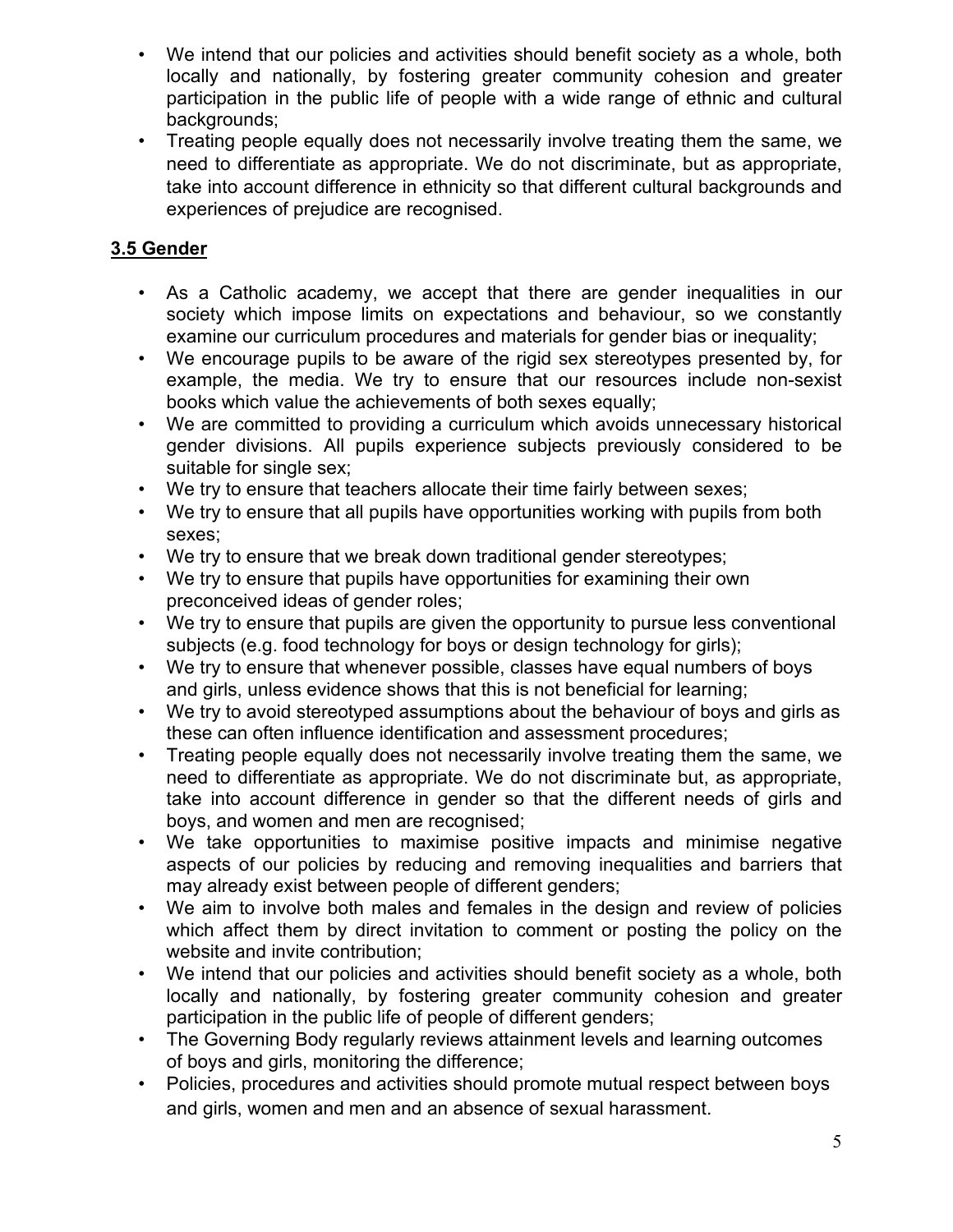#### **3.6 Sexuality**

- As a Catholic academy, we make no assumptions about the sexuality of any of our members;
- In our curricula, sexuality is taught in accordance with the teachings of the Catholic Church and within the context of loving relationships. Whilst heterosexual relationships are the most common in our society, we acknowledge that a number of our pupils may develop a homosexual or bisexual orientation. Pupils' questions are answered as they arise as honestly, factually and nonjudgementally as possible at an age appropriate level;
- Derogatory name calling (of any sort) is unacceptable;
- Policies, procedures and activities should promote mutual respect between boys and girls, women and men and an absence of sexual harassment;
- Treating people equally does not necessarily involve treating them the same; we need to differentiate as appropriate. We do not discriminate but, as appropriate, take into account differences in sexuality;
- Gender reassignment is a personal process (rather than a medical process) which involves a person expressing their gender in a way that differs from or is inconsistent with the physical sex they were born with (See Appendix);
- A reference to a Transsexual person is a reference to a person who has the protected characteristic of gender reassignment. (Equality Act 2010 Section 7)

#### **3.7 Disability**

- We welcome pupils with additional needs (learning and physical). We undertake to assess and meet the need of all our pupils as far as we are able. We aim to create a happy and educationally exciting environment in which all pupils can prosper;
- As pupils develop at different rates for different activities, we adopt a childcentred approach to learning which is based on each pupil's needs;
- Pupils with additional needs constitute a very diverse group: they include pupils with physical, emotional, behavioural, sensory or learning needs. We acknowledge that especially able students have additional needs too;
- We seek assistance from a wide range of agencies where appropriate: for example speech and language therapists, occupational therapists, medical practitioners, social workers, psychologists etc;
- We try to ensure that pupils with additional needs are facilitated in participating in the school's curriculum to the fullest possible extent;
- We try to make reasonable adjustments to ensure pupils with additional needs are treated equally;
- We intend that our policies, procedures and activities should promote positive attitudes towards people with additional needs, good relations between those with and without additional needs and an absence of harassment of people with additional needs;
- We take opportunities to maximise positive impacts and minimise negative aspects of our policies by reducing and removing inequalities and barriers that may already exist between people of different abilities;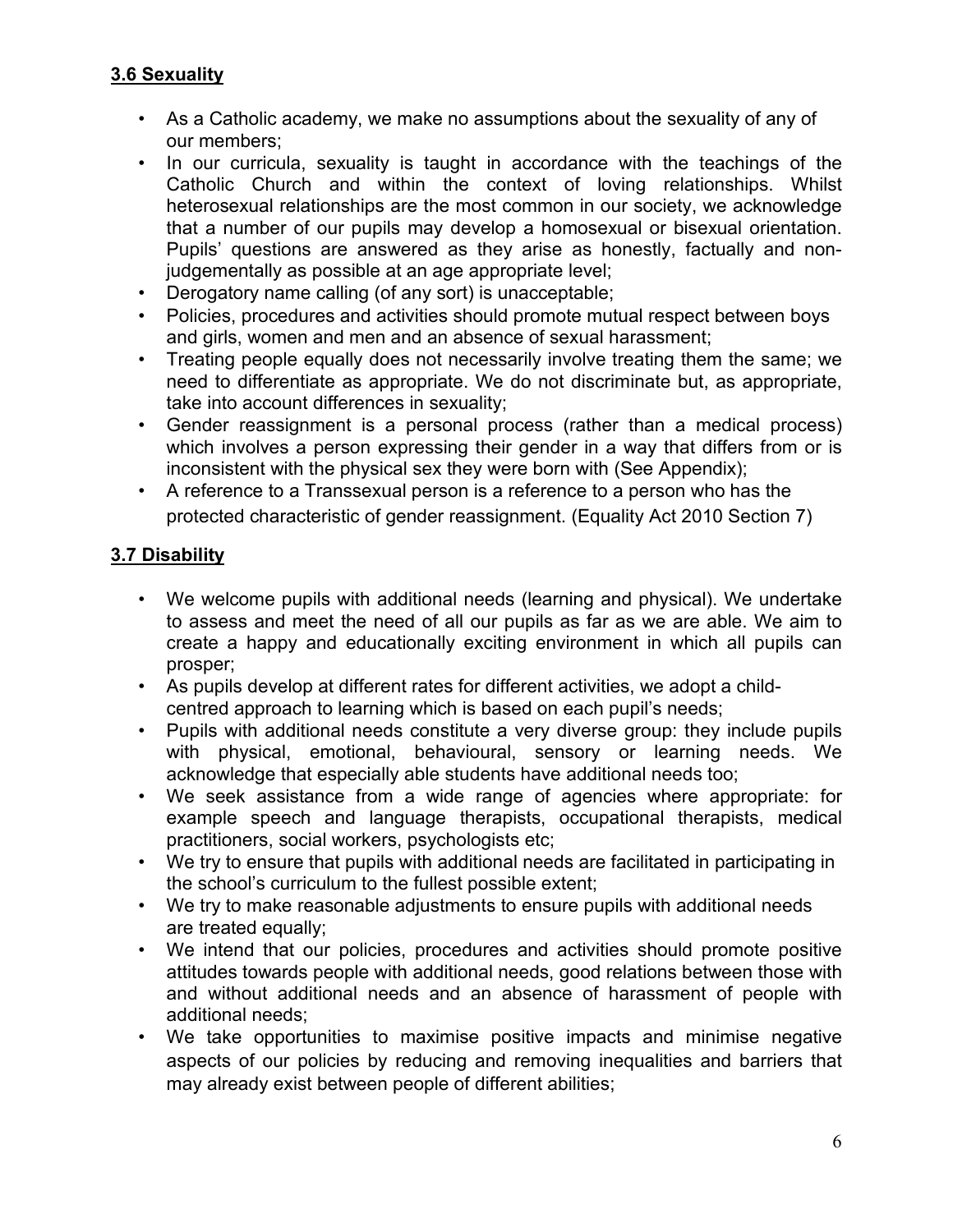- We aim to involve people from a wide range of abilities in the design and review of policies which affect them by direct invitation to comment or posting the policy on the website and inviting contribution;
- We intend that our policies and activities should benefit society as a whole, both locally and nationally, by fostering greater community cohesion and greater participation in the public life of people with a wide range of abilities;
- Treating people equally does not necessarily involve treating them the same, we need to differentiate as appropriate. We do not discriminate but, as appropriate, take into account difference in abilities and experiences of prejudice are recognised:
- We welcome all parents, carers and those in the wider community who have additional needs, we aim where possible to assess and accommodate their requirements.

# **4. EQUAL OPPORTUNITIES AND THE CATHOLIC VOLUNTARY ACADEMY STRUCTURE**

## **4.1 Recruitment and Selection**

- The Sacred Heart Catholic Voluntary Academy's staff development and recruitment and selection policies are based on good single equalities practice;
- We ensure that policies and procedures should benefit all employees and potential employees for example in recruitment, promotion and continual professional development whatever their ability, ethnicity, culture, religious affiliation, national origin, national status, gender or sexuality;
- As a Catholic academy we unequivocally state that our admissions criteria will give precedence to Catholic applicants and that we will abide by the Catholic Bishops' Conference of England and Wales guidance on the appointment of staff.

# **4.2 Action Plans**

- We recognise that the actions resulting from this policy are what make a difference;
- The school identifies vulnerable groups and aims to make reasonable adjustments and put in place intervention strategies to support progress;
- Each year we put in place an action within the school development plan, setting out specific actions and projects to implement this policy;
- All teachers across the school develop a range of intervention strategies where lack of progress has been identified for individual students in vulnerable groups and appropriate action is taken to address the balance and then monitored;
- All success achieved is celebrated and rewarded;
- Where progress is slow or stalled monitoring is continued and further strategies are implemented.

# **4.3 The Curriculum**

• We keep the curriculum, subject or area under review in order to ensure that the seven guiding principles are reflected;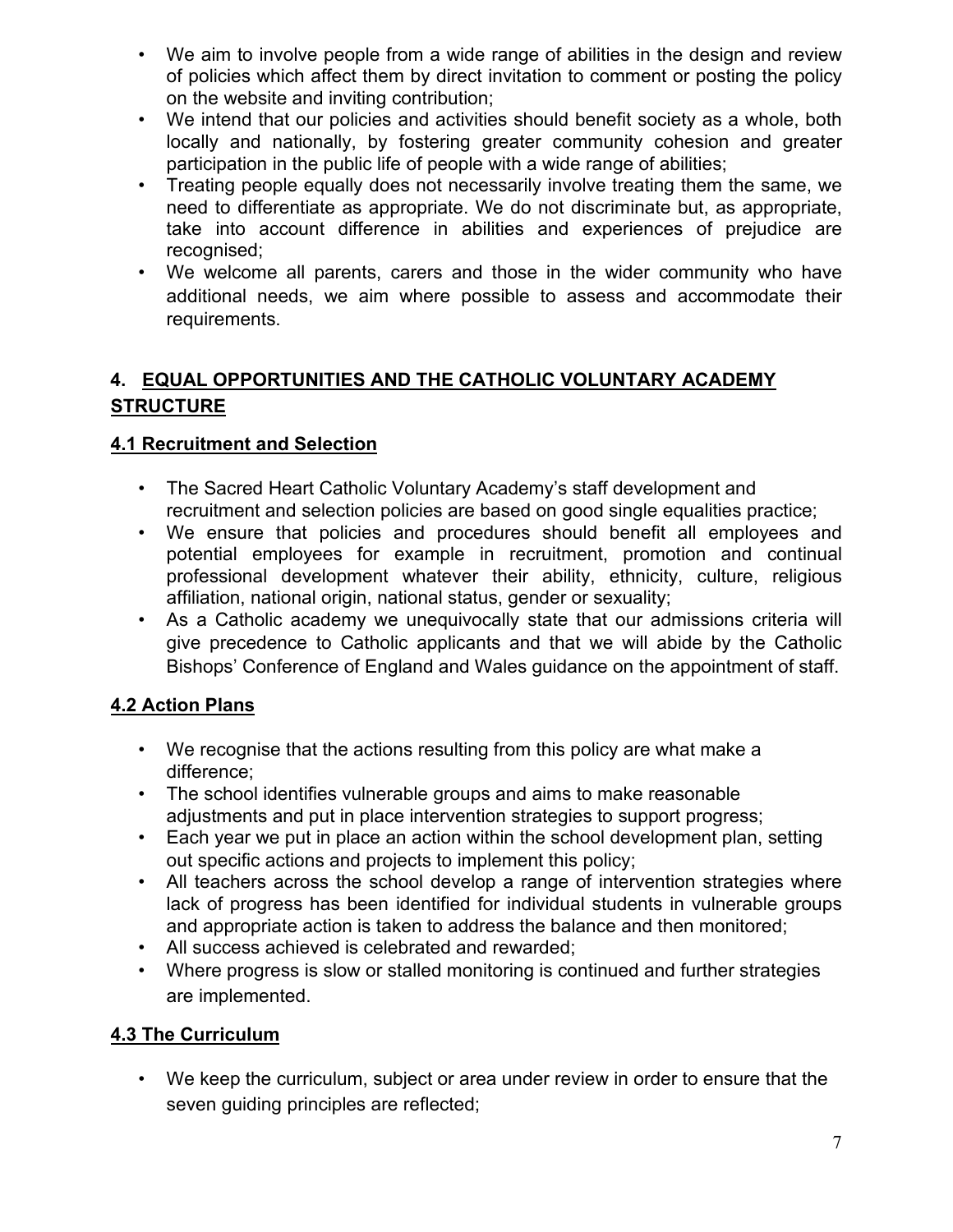• Each subject delivery is based on the principles and practices of the Single Equalities Policy and is reflected in their schemes of work, planning and assessment criteria.

## **4.4 Ethos and Organisation**

We ensure that the quiding principles apply to the full range of policies and practices including those concerned with:

- Pupils' progress, attainment and achievement
- Pupils' personal development, welfare and well-being
- Teaching styles and strategies
- Admissions and attendance
- Staff recruitment, retention and professional development
- Care, guidance and support
- Behaviour, discipline and exclusions
- Working in partnership with parents, carers and guardians
- Working with the wider community
- SEND

#### **4.5 Addressing Prejudice and Prejudice Related Bullying**

- The school is opposed to all forms of prejudice which stand in the way of fulfilling the legal duties referred to within the legal framework (See 4.12);
- The school is opposed to prejudices around ability or additional needs;
- The school is opposed to prejudices around Racism, Xenophobia, including those directed towards religious groups such as anti-Semitism and Islamophobia and those directed at travellers, migrants, refugees and those seeking asylum;
- The school is opposed to prejudices reflecting sexism and homophobia;
- There is guidance for staff on how prejudice-related incidents should be identified, assessed, recorded and dealt with;
- We take seriously our obligation to report regularly to the local authority about numbers, types and seriousness of prejudice-related incidents at our school and how they are dealt with;
- The school works closely with other schools in the local area and with the local Community Police Department to improve community links.

#### **4.6 Roles and Responsibilities**

- The Governing Body is responsible for ensuring that the school complies with legislation and that this policy and its related procedures and action plan are implemented;
- A member or members of the Governing Body has/have a watching brief regarding the implementation of this policy;
- The Head Teacher is responsible for implementing the policy; for ensuring all staff are aware of their responsibilities; are given appropriate training and support and for taking appropriate action in any cases of unlawful discrimination;
- The Head Teacher and Deputy Head have day-to-day responsibility for coordinating implementation of the policy.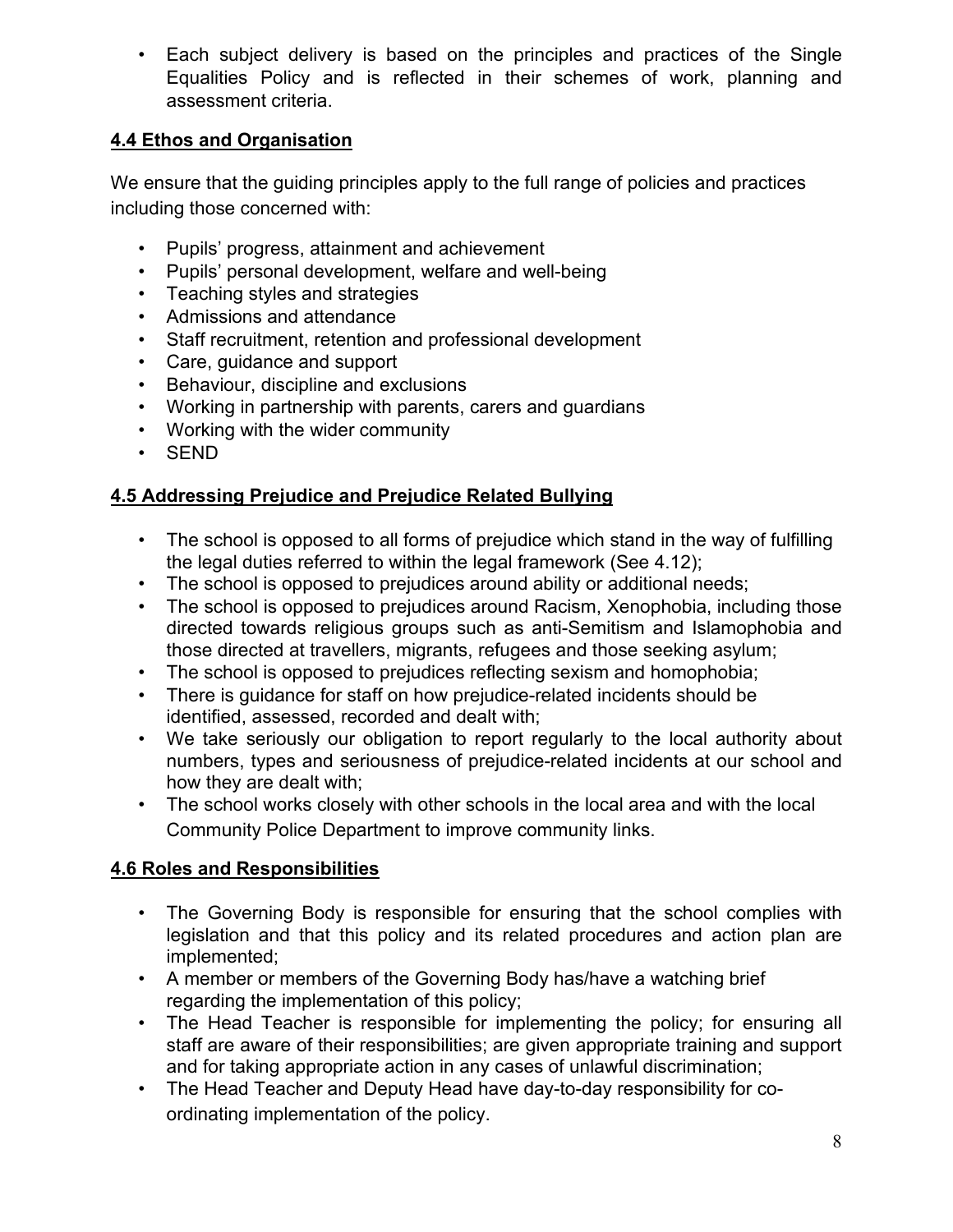All staff are expected to:

- Promote an inclusive and collaborative ethos in their classroom;
- Deal with any prejudice-related incidents that may occur including reported them to SLT;
- Plan and deliver curricula and lessons that reflect the Guiding Principles and promote SMSC and British Values;
- Support pupils in their classroom for whom English is an additional language;
- Keep up to date with Equalities Legislation relevant to their work.

All pupils are expected to:

- Promote an inclusive and collaborative ethos in their classroom;
- Deal with any prejudice-related incidents that may occur;
- Know, be aware and follow the Behaviour policy;
- Support the School Council in all aspects of equality.

#### **4.7 Information and Resources**

- We ensure that the content of this policy is known to all staff, Governors and, as appropriate, to all pupils and their parents, carers and associated agencies and is placed on the website;
- All staff and Governors have access to a selection of resources which discuss and explain concepts of equality, diversity and community cohesion in appropriate detail.

#### **4.8 Religious Observance**

• We respect the religious beliefs and practices of all staff, pupils, parents and carers and comply with reasonable requests relating to religious observance and practice.

#### **4.9 Staff Development and Training**

• We ensure that all staff receive appropriate training and opportunities for professional development, both as individuals and as groups or teams.

#### **4.10 Breaches of Policy**

Breaches of this policy will be dealt with in the same ways that breaching of other school policies are dealt with, as determined by the Head Teacher and the Governing Body.

#### **4.11 Monitoring and Evaluation**

- We collect, study and use quantitative and qualitative data relating to the implementation of this policy and make adjustments as appropriate;
- In particular, we collect, analyse and use data in relation to achievement, broken down as appropriate according to abilities and additional needs, ethnicity, culture, language, national origin, national status, gender and other vulnerable groups as identified by the school;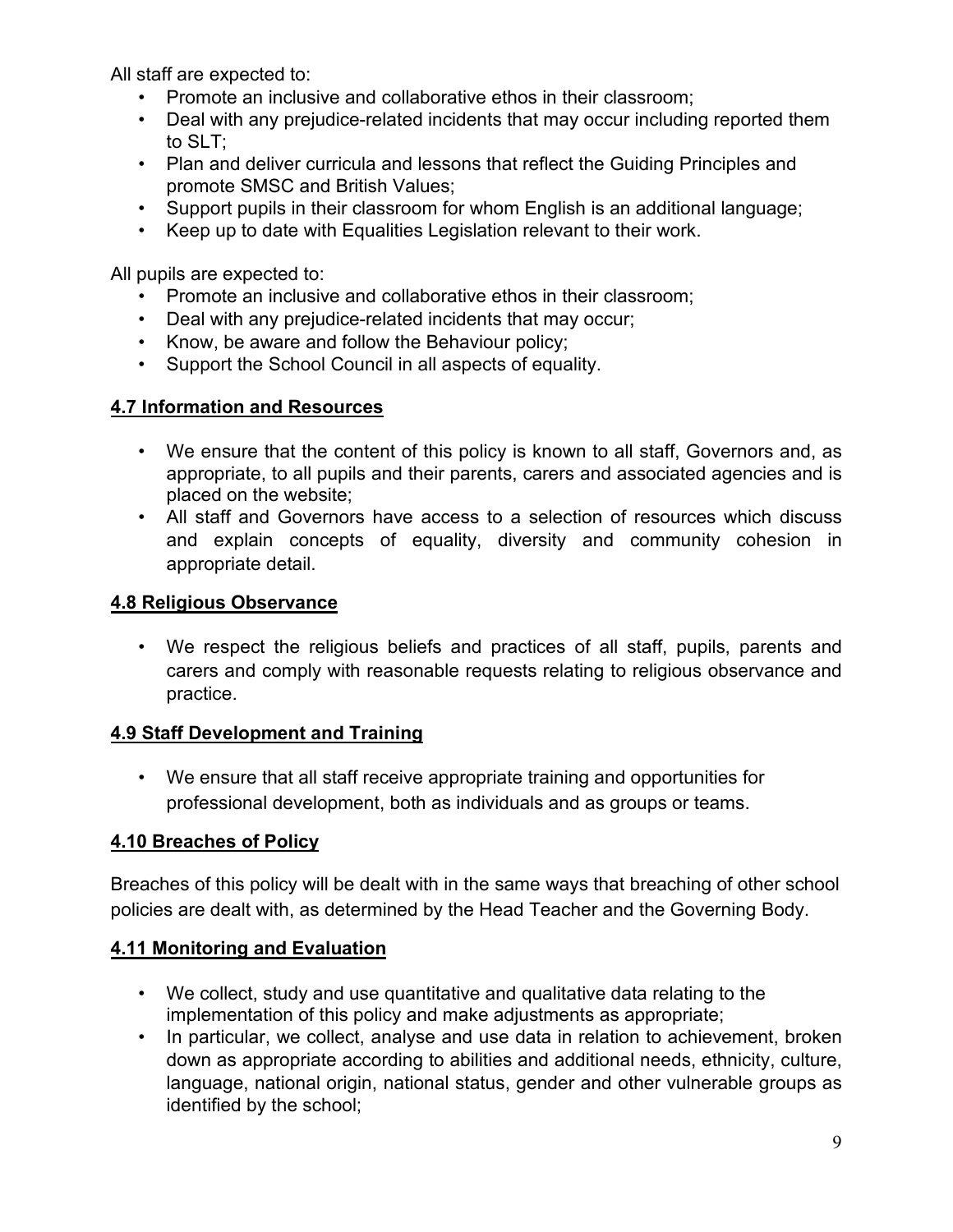• We use the data collected to form strategies for improvement to try to ensure equality in learning.

#### **4.12 Legal Framework**

• The Equality Act 2010

The Equality Act brings together nine separate pieces of legislation into one Single Act simplifying the law and strengthening it in important ways to help tackle discrimination and inequality.

- age
- disability
- gender reassignment
- marriage and civil partnership
- pregnancy and maternity
- race this includes ethnic or national origins, colour and nationality
- religion or belief
- sex, and
- sexual orientation

A simple guide to the Act can be found at the Government Equalities Office **Website** 

- We welcome our duties under the Equality Act 2010 and in particular, the general equality duty to have a due regard to the need to:
	- Eliminate unlawful discrimination, harassment and victimisation and other conduct prohibited by the Act.
	- Advance equality of opportunity between people who share a protected characteristic and those who do not.
	- Foster good relations between people who share a protected characteristic and those who do not.